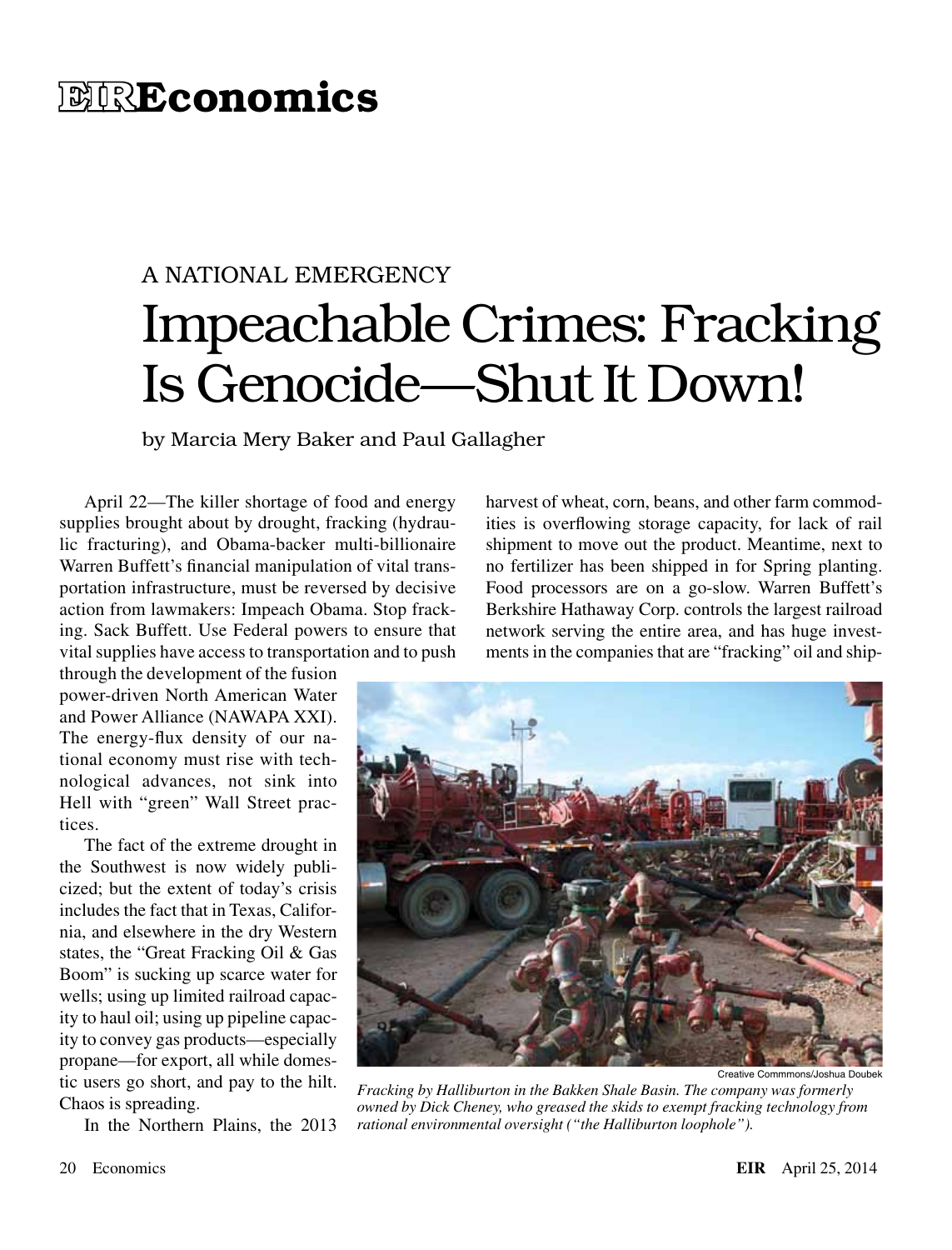#### FIGURE 1 **Lower 48 States Shale Plays**



Rep. Kevin Cramer were the prime sponsors), passed only six days earlier. This was the Bureau of Land Management Streamlining Act, S. 244 and H.R. 767. It created new BLM offices in North Dakota and Montana for the purpose of rubberstamping and fast-tracking permits for fracking on public lands in the Bakken Shale Basin.

This is no party politics issue. Obama is a continuation of the infamous Dick Cheney Energy Task Force perspective, of doing whatever the Wall Street/London oil and gas network demands.

Congress is hereby informed: If you are back-

ping it and all its precursors in rail cars by the hundreds of thousands.

From near zero five years ago, "fracking oil" is now shipped at the rate of 1 million barrels/day from the North Dakota Bakken Shale and other basins, largely on Buffett's Burlington Northern Santa Fe (BNSF) Railroad.

This process, destroying communities and threatening farmers and local dealers with ruin, now constitutes a food supply crisis, and national emergency. The entire process must be stopped. Use of Federal injunction and related measures are called for, in particular to remove Warren Buffett from corporate office at once. Start criminal prosecution.

Fracking is a hallmark Obama policy:

• In March 2012, Obama signed Executive Order 13604, by which Obama created a Bakken Federal Executive Group to "find ways to facilitate the development of oil and gas resources in the booming Bakken Formation." The Deputy Interior Secretary assigned to head this group said, "By coordinating across the many Federal agencies involved in the Bakken region, we are able to offer a better process for industry."

• On Dec. 26, 2013, Obama signed a Republicanoriginated bill (North Dakota's Sen. John Hoeven and ing fracking—whether because of your fantasies of energy independence, facing down Russia, or plain old pay-off and corruption—you are in line for impeachment.

### **I. Upper Midwest States Crisis**

As of the April planting season in the Upper Midwest, chaos prevails in agriculture, directly arising from the Bakken Shale oil fracking operations and oil-train shipments. BNSF Railroad dominates the rail service in this region, with Canadian Pacific Railway second. BNSF is wholly owned by Buffett's Berkshire Hathaway. Buffett is carrying out, with the Obama Administration, the fracking/tight oil "boom" policy of the British financial empire.

The severity of the resulting agriculture crisis was presented on April 10, by Northern Plains states agriculture leaders, to a Washington, D.C. hearing of the Surface Transportation Board of the Transportation Department. The STB then issued the unusual directive on April 15, *to order BNSF to make special fertilizer shipments,* and provide its plan to do so by April 18; and "to report their plans to ensure delivery of fertilizer shipments for Spring planting of U.S. crops, and, beginning April 25, 2014, to provide weekly status reports for six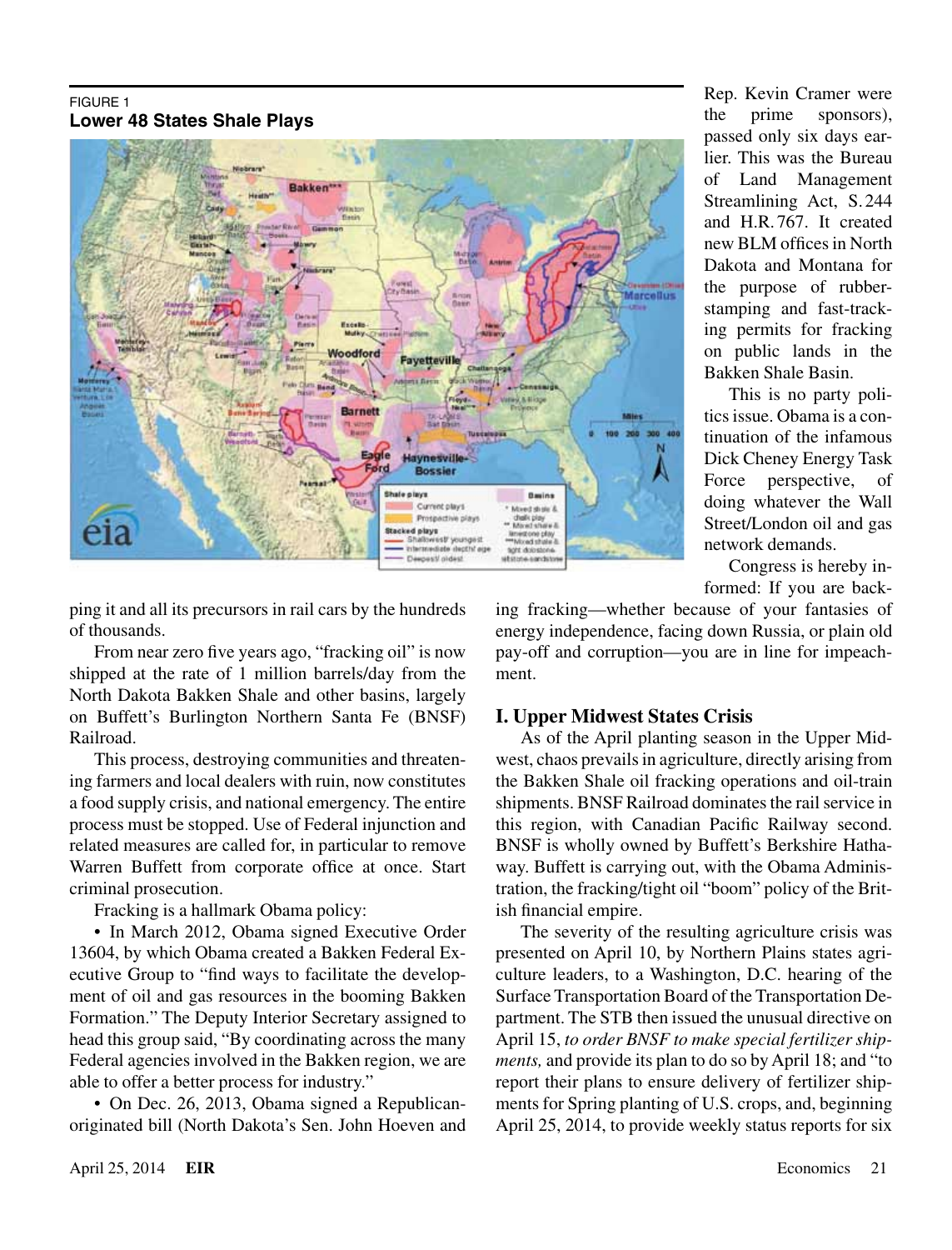weeks regarding fertilizer delivery over their respective networks."

The STB directive stated, "Given the immediate need for fertilizer to meet repidly approaching planting deadlines, and the potential long-lasting and widespread effects of missing those deadlines, the Board" has taken its decision.

Testimony at the hearing provided horror stories about the consequences of Buffett's oil-rail bonanza. Brian Schanilec, a North Dakota fifth-generation farmer and president of the Forest River Bean Co., said, "We have crops we cannot sell; we have discounts [loss in prices received for their product—ed.] that are historical. And now, we won't have to plant half our acres, because we can't get our crops to market. This is the biggest crossroads in our history. We cannot secure enough fertilizer to plant our crops this year." (Video of hearing at www.stb.dot.gov)

**Fertilizer.** Farmer cooperatives in the Dakotas have been unable to receive or line up timely shipments of fertilizer for Spring planting. The state needs some 800,000 tons of nitrogen-based fertilizer each year, and it isn't there. Some cooperatives have even quit preselling fertilizer, because they can't line up delivery.

**Corn.** North Dakota Farmers Union president Mark Watne told the April 10 hearing, "We have heard from co-op managers who believe that 85% of this year's corn crop [2013] is still in either on-farm or warehouse storage. They also believe there is a good chance that this year's crop will not be moved before the new crop has to go into storage. To take this even one step further, there is a growing fear that cooperatives will not be able to get access to the fertilizer needed to plant this year's crop."

South Dakota Agriculture Secretary Lucas Lentsch told the hearing that at least 11,000 railcars have been delayed for shipment of grain. The elevators are having problems with spoilage; Many cannot accept any more grain for storage. Gov. Dennis Daugaard has warned that his state could become the world's "warehouse for grain," if the rail system isn't changed.

**Wheat.** Shipments out are running at least a month behind in the northern wheat states. Minnesota Grain and Feed Association director Robert Zelenka told the STB hearing, "One of our biggest concerns looking forward is the likelihood of going into the Fall's harvest with elevators close to full of grain and no freight to ship it. This will create some major problems, which will back onto farm storage and harvest delays."

Over the border, in Canada, some 6 million tons of wheat have backed up and can't move. Farmers are taking losses. Many can't sell. The Canadian government is entertaining a national rules change, to allow more interconnection of Canadian and U.S. rail services by the U.S-headquartered BNSF, which is already failing on the U.S. side of the border!

**Sugar.** American Crystal Sugar, based outside Fargo, N.D., announced earlier this year that because of lack of rail service, it will scale back output (from sugar beets) at three of its plants, because of running out of storage space, waiting for rail cars.

**Propane.** Shortage of propane supplies and hyperinflated prices have wreaked havoc in the Upper Midwest since December, and for reasons parallel to the Buffett oil-rail domination: The U.S. gas pipeline system, of which Buffett is a foremost owner, is serving cartel export and other interests above agro-industrial and public needs.

The Upper Midwest states, as well as New England and the South, were slammed this Winter, with propane scarcity and spiking prices. It's still that way. At the STB hearing, Minnesota grains leader Robert Zelenka spoke about "the recurring problem with the movement and placement of propane for this Fall's grain-drying needs and home heating."

Over the past 18 months, the Obama Administration lifted restrictions against exports of certain Natural Gas Liquids (NGLs) including propane. Given that the world "market" price was much higher than the domestic, the London/Wall Street cartels shipped it abroad. Exports of propane and propylene have increased 5.5 times in the past two years, tripling in the last year alone. In 2013, more than 20% of all U.S. propane was exported, way up from 5% in 2008.

On Feb. 7, the Federal Energy Regulatory Commission (FERC) issued its first-ever directive to one of the gas pipeline cartel firms (Enterprise Products Partners LP), to reverse its flow-to-the-ports shipments of gas and propane, and instead make shipments south-tonorth, to bring in emergency gas supplies to the North-Central States. This came about amidst the crisis this Winter, when propane users, including farms, households, schools, and institutions, were devastated.

#### **II. Southwest States Crisis**

The California, Texas, and Western drought is a national and world-scale water and food emergency. Nevertheless, hydraulic fracturing is consuming critical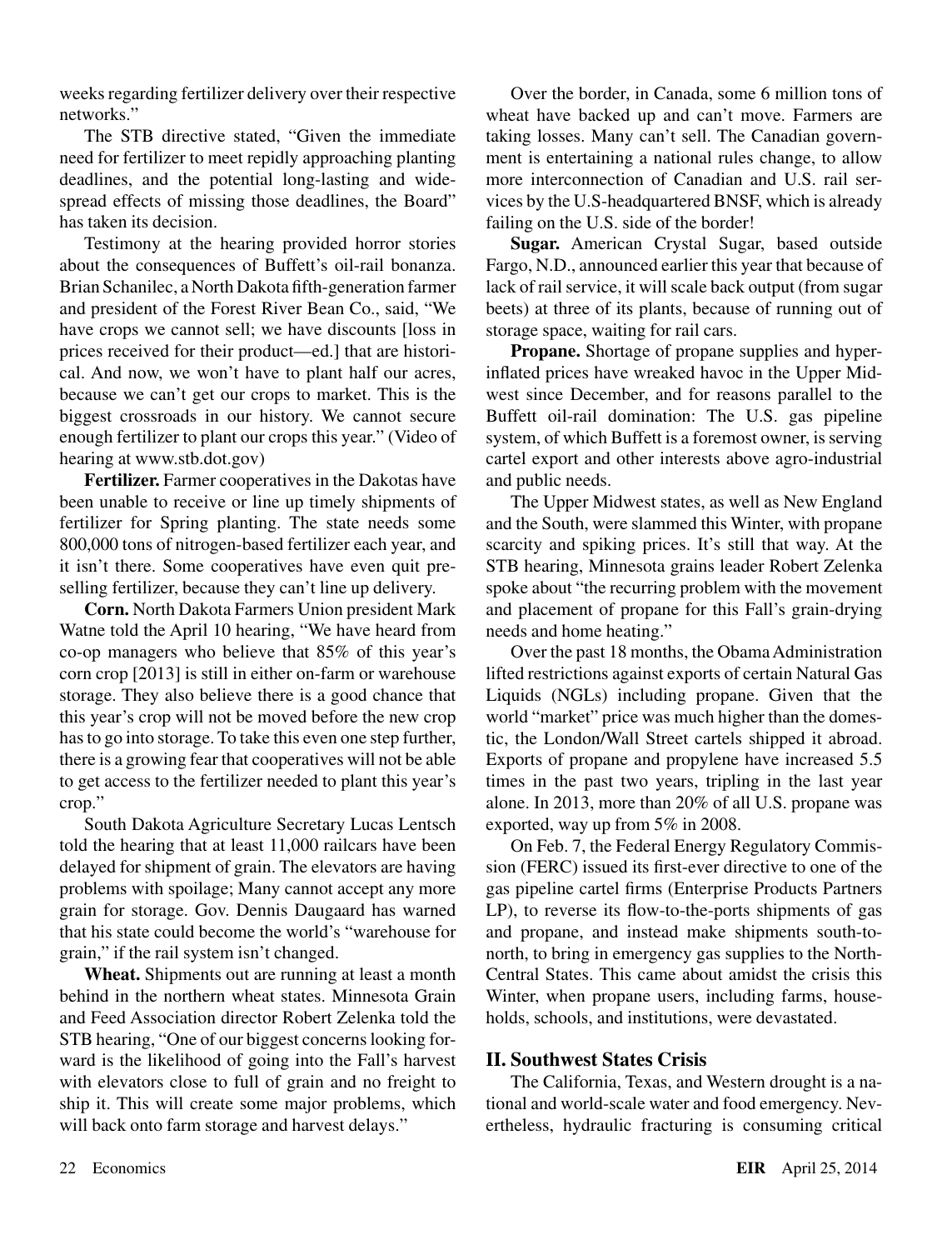volumes of water for oil and gas extraction, in areas desperately short of water.

A report released this year by the Boston-based research group Ceres,<sup>1</sup> documented this, by overlaying a map of water-stress regions (from the World Resources Institute), onto the sites of new fracking wells, for the 29-month period January 2011 to May 2013. The results:

• Nearly half (47%) of oil and gas wells opened by fracking in the United States and Canada are in areas of high water stress. In California, New Mexico, and Wyoming, the majority of wells have been drilled in regions of extreme water scarcity. Texes leads all states in the number of such wells, with over 9,000 opened in extremely water-short areas, and another 9,000 in dryprone locations.

• Only about 5% of all fracking water in these areas has been recycled; that is, 95% is "consumed" and gone. This has directly led, in such places as west Texas and eastern New Mexico, to ranches shutting down, and towns running out of water.

• Over the 29-month study period, fracking consumed 97 billion gallons of water; that is about 45 billion gal/year (0.14 MAFY).

#### **III. National Food Supply Crisis**

The states west of the Mississippi River account for majority percentages of U.S. food production—from the grainbelt in the High Plains, to cattle in Texas, to the "fruit-and-vegetable bowl" of California. California alone accounts for over 40% of all the U.S. production of fresh fruits and vegetables, and 20% of milk. All of this is now drastically threatened, by the combination of drought, and the fracking policy directly using water, and creating the oil-and-gas "boom" now disrupting agriculture transportation and the food chain on a vast scale.

The already rising U.S. food prices are set to soar. One example makes the point: beef. The average retail price for beef in March was \$5.36 a pound, up more than 33 cents just since December 2013. The U.S. cattle inventory fell to a 63-year low as of January, while cartel exports continue to rise. In Texas, the leading cattle state, where a multi-year drought has caused a severe contraction in cattle numbers, there are the most fracking oil and gas wells in the nation.

#### **IV. Transportation Disaster**

Shipments of oil and coal now account for 48% of all rail cargo transported in the United States, mostly due to the spectacular rise in fracked oil production. Oil shipments grew from 9,344 carloads in 2008, to 434,032 in 2013! In 2009, North Dakota produced 200,000 barrels of oil a day; today, it is about 1.1 million a day. Oil shipments increased 5.6% in 2013 over 2012, and 6.6% in 2014 to date over 2013. Besides oil itself, some 40 railcars of sand and other inputs are needed per well fracked.

This oil-ascendence has occurred, as the total rail shipment volume in general had been falling in recent years, as the economy contracts. Total shipments in 2013 were 14.377 million carloads, compared with 14.960 million carloads in 2008. However, no "spare" rail capacity has been freed up in this contraction process to handle the fracking boom. Shipments of other goods are being dramatically displaced, and passenger service too.

In January 2014, the National Association of Railroad Passengers appealed to Transportation Secretary Anthony Foxx, saying that oil transport was disrupting Amtrak service. Amtrak's Empire Builder train (Chicago to Portland, Ore., thence to Seattle), which runs on a BNSF route, has had frequent disruptions in service from Chicago to the West Coast, directly because of BNSF oil shipments from the Bakken Shale oil field. Association president Ross Capon called the situation intolerable: "Crude oil is being given priority over people."

Spectacular accidents, spills, and fires are occurring on the oil trains. On Dec. 30, 2013, a BNSF oil train derailed and exploded near Casselton, N.D., carrying the "tight light crude." Other derailments, explosions, and fires have occurred in Quebec, Alabama, western Pennsylvania, and elsewhere.

But a frenzy of fracking-boom corporate positioning and expansion plans of all kinds is underway—rail, refineries, pipeline connections. The same day as the Casselton disaster, Buffett (Berkshire Hathaway) bought a major interest in Phillips Specialty Products, Inc., a subsidiary of ConocoPhillips, which specializes in pipeline flow-maximization and pipeline-refinery interface technologies. This company is actually a subsidiary of Phillips 66, in which Berkshire Hathaway already owned 27 million shares or about \$1 billion—5% ownership; to go with \$3 billion in ExxonMobil and \$500 million in Suncor.

In January 2013, Phillips 66 bought 2,000 oil rail-

<sup>1.</sup> Monika Freyman, "Hydraulic Fracturing & Water Stress: Water Demand by the Numbers," Ceres, February 2014.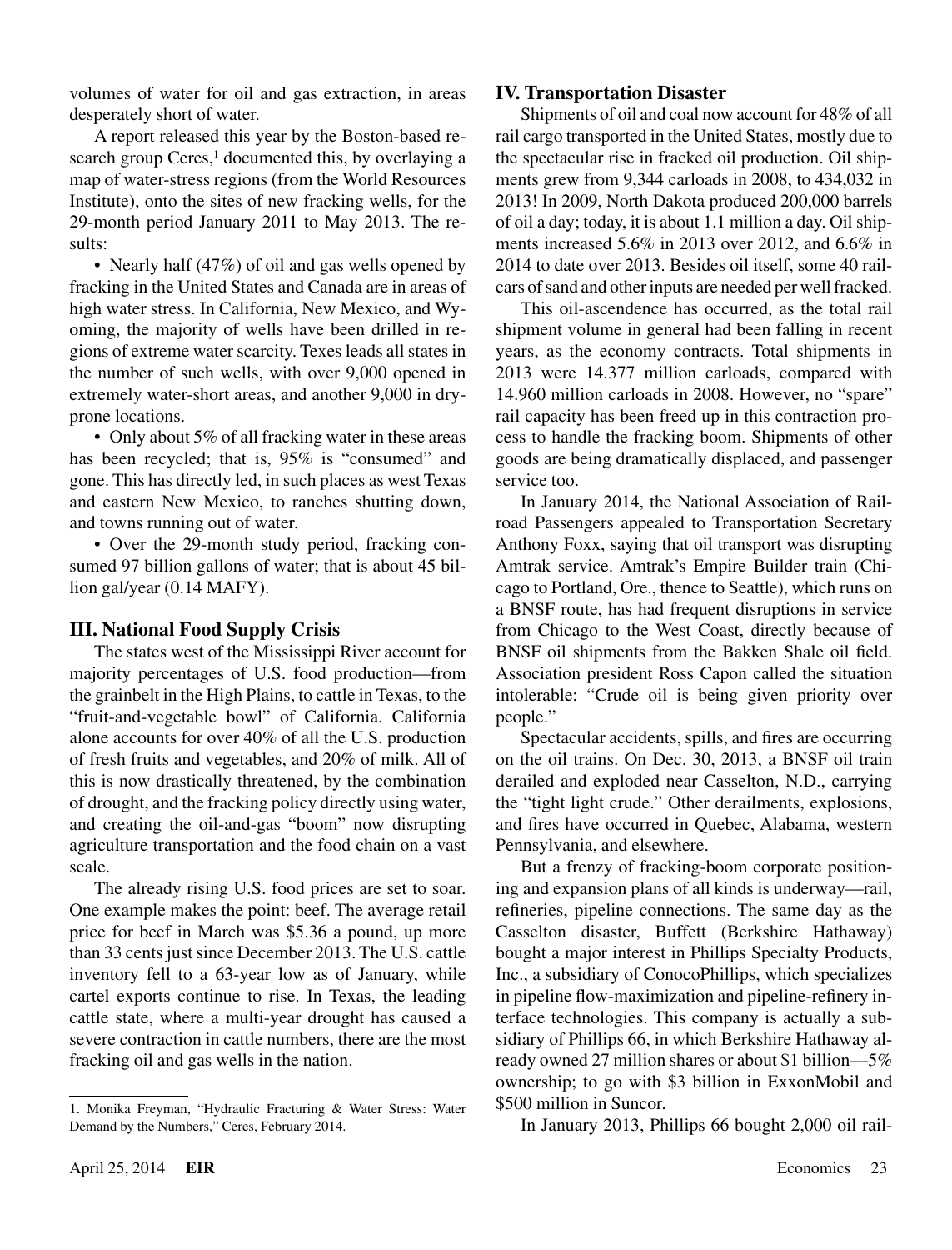cars through BNSF. It has been using them to run Bakken oil to the East Coast (New Jersey refineries) and will go in the future, to the West Coast. Tesoro Oil bought 1,000 oil railcars for BNSF to move its Bakken oil to its refineries on the West Coast. It is cheaper than either Brent crude or Alaska North Slope oil. This company (Valero) also intends to bring Bakken oil to Vancouver refineries and then ship refined products to Alaska. All this multiplies the dangers.

This is the energy policy Barack Obama has pushed by "phone and pen" (Executive Order) and by encouraging legislation to remove effective regulation of fracking. Fracking oil is the most profitable cargo of Buffett's BNSF Railroad and pipeline network. Is this also involved in Obama's postponements of Keystone pipeline?

#### **V. Policy of Resource Depletion**

Measured by the principle of applying increasing advances of science and technology as the determinant of the mode of power in an economy, the reversion to fracking and expansion of retrograde oil and gas for baseline electricity generation and transport is a doomsday policy. We should have never stopped "going nuclear," and must resume going nuclear on a crash basis now. The drive for fusion power is the centerpiece.

Just the factor of diminishing returns of the evermore-demanding efforts to dig in the Earth's crust for oil and gas, manifests the stupidity. Fracking means resource depletion, and extinction. Nuclear power means the ability *to create natural resources* and, thus, the future.

Unless fracking is stopped, we are on the road to extinction. Right now, the United States accounts for more than 10% of all world crude oil output, which share is accounted for significantly by Texas and North Dakota, and by hydraulic fracturing of tight rock formations. According to the Energy Information Agency March 26 release, the breakdown of the 10% is: over 4% from "tight oil" (fracking), and the remainder from conventional drilling. The foremost oil regions are the Texas Eagle Ford formation and the Bakken formation centered in North Dakota.

The fracking machine is now poised to roll over Mexico, change laws and the Constitution, to cause devastation in the Burgos Basin and elsewhere.

The so-called "fracking revolution" was concocted from the beginning by the commodities wing of Anglo-Dutch imperial finance—the nexus of Royal Dutch Shell, BP, and others—as a matter of energy control, prevention of nuclear power, and destruction of nations.

Look at the role of Dick Cheney. His company, Halliburton, was instrumental in deploying new techniques for the process, and exploiting the protection from regulation, which was arranged by Cheney et al. in the G.W. Bush Administration.

After his stint at Halliburton, Cheney moved on to run the White House. One of his first projects was heading the Energy Task Force (January to June 2001) to devise a national energy strategy—a task force which involved various Cabinet departments meeting with top energy cartel members including Enron, ExxonMobil, Conoco, BP, and Royal Dutch Shell.

In addition to mapping out the areas of Iraqi oil of interest to Anglo-American interests, the task force identified fracking as "one of the fastest growing sources of oil production." It also declared that we should reconsider any regulatory restrictions that do not take "technological advances" into account.

The next step came with the Energy Policy Act of 2005, which amended the Safe Drinking Water Act to exclude fracking from special EPA oversight and specified that the chemicals used in the process were not to be labeled as pollutants under the Clean Water Act! Not surprisingly, this was called the "Halliburton loophole," because of the heavy role played by Halliburton in ensuring that Congress exempted this technology from (rational) environmental oversight.

When Obama came in, in 2009, beholden to the same British financial interests, he simply continued the job.

#### **VI. Sack Warren Buffett**

Buffett's activities to cause harm to the nation, through his empire in rail, gas pipelines, Mid-America Energy, and other basic infrastructure operations (as well as insurance, etc.)—maximizing the harm from fracking, are sufficient and urgent grounds to put him out of corporate office. His activities reflect his pedigree as a functionary for the City of London/Wall Street neo-British Empire. He has made a string of strategic acqusitions, which he has deployed to subvert the nation. He works in league with the interlock of Royal Dutch Shell, Chevron, BP, Halliburton, et al., imposing all aspects of the oil and gas "fracking revolution" worldwide. In particular, Buffett was in on vetting Obama for his role as a White House patsy for London.

The BNSF RR was acquired by Buffett's Berkshire